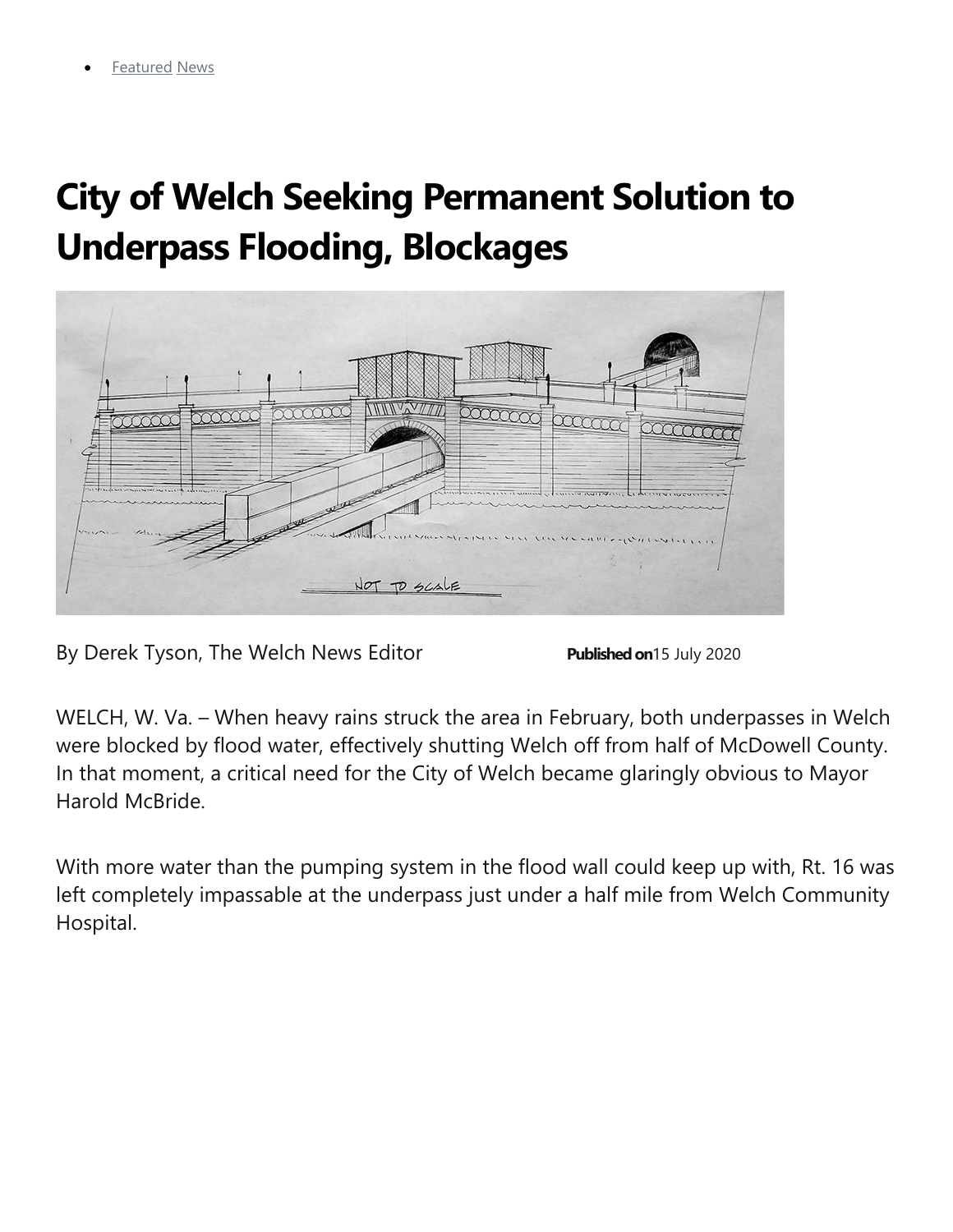

"When you have to take nurses down the railroad tracks to try to get them to the hospital, it's a miracle that someone hasn't died on the way to the hospital from being held up at the underpass," said McBride. "But it will happen at some point."

The scenario of someone losing their life just half a mile away from the hospital drove the Mayor to look for a permanent solution, which to McBride would be to build a bridge over the railroad crossing, ensuring traffic flow even during times of flooding. Local artist Tom Acosta sat down with City Officials to sketch an initial concept for the bridge, with Mayor McBride saying the artist helped tie everyone's ideas together.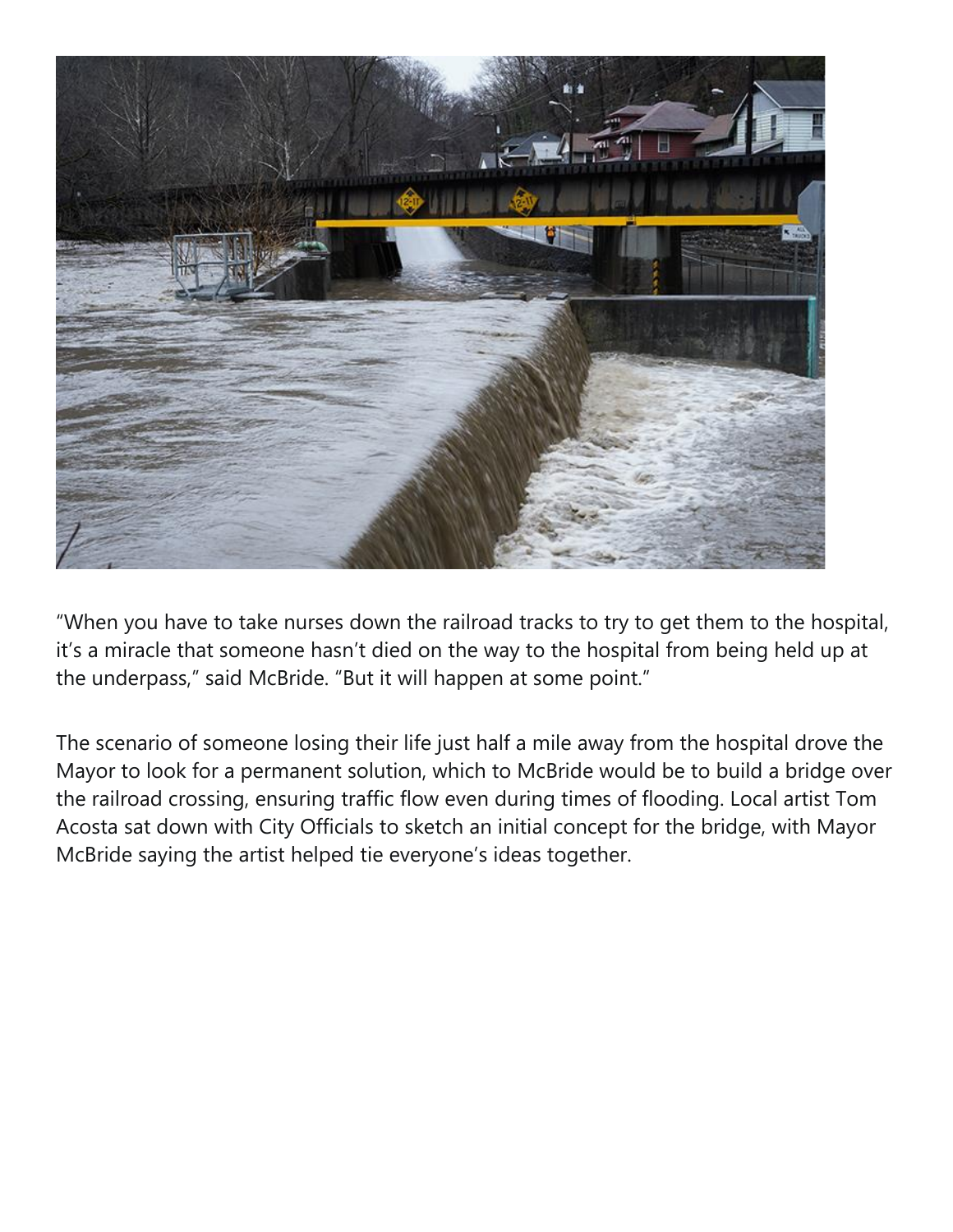

Since the COVID-19 pandemic has gripped the world, the need for clear access to medical facilities has never been more critically needed all over the world. When flooding isn't an issue, the underpass is also subject to traffic accidents.

"We've lost school buses, truck trailers, RVs," said McBride about the frequent traffic delays caused by large vehicles failing to use the proper lane. "But anyone can do it, all it takes is a second."

The other underpass at Coney Island is a key connector between State Routes 16, 52 and 123. By putting in a bridge along McDowell Street, Mayor McBride said he would suggest moving the pumping system to the Coney Island underpass to help keep water under control and traffic flowing.

"We've got a lot of people onboard for the project, including Senator Rollan Roberts," said McBride. "He came down and walked through all of this with us."

After Senator Roberts' visit to Welch, he released a newsletter urging support for the project.

"Welch has long served the southern part of the state with dignity, but for many years, Welch has been plagued with a couple of main highway arteries in and out of the city that desperately need corrected because of flooding issues," said Roberts. "Loss of lives is imminent."

Senator Roberts wrote about the West Virginia Department of Highways spending \$900,000 to remedy the flooding situation at the Coney Island underpass, but the problem wasn't fully resolved.